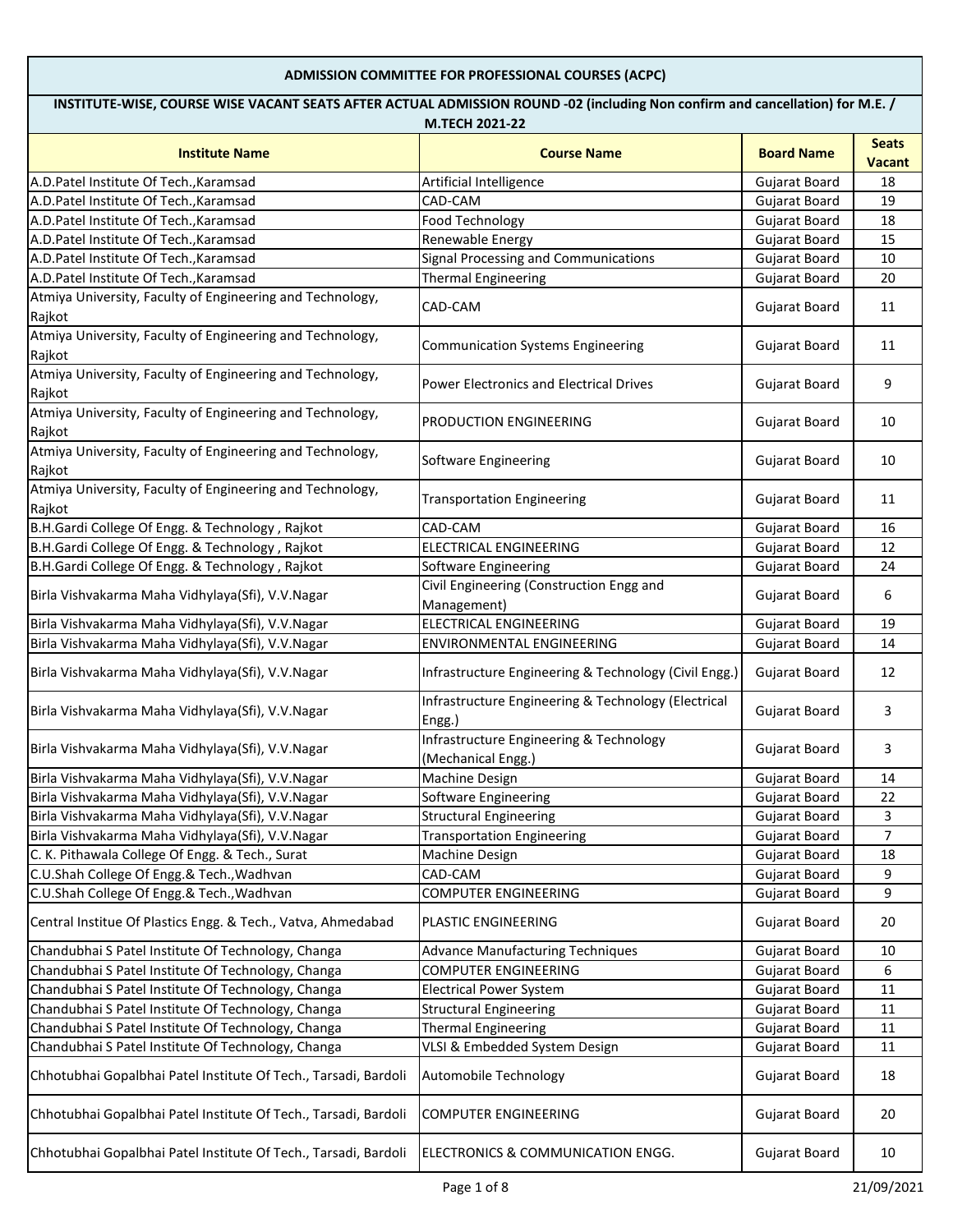| <b>Institute Name</b>                                                                            | <b>Course Name</b>                                                    | <b>Board Name</b>    | <b>Seats</b><br><b>Vacant</b> |
|--------------------------------------------------------------------------------------------------|-----------------------------------------------------------------------|----------------------|-------------------------------|
| Chhotubhai Gopalbhai Patel Institute Of Tech., Tarsadi, Bardoli                                  | <b>ENVIRONMENTAL ENGINEERING</b>                                      | <b>Gujarat Board</b> | 19                            |
| Chhotubhai Gopalbhai Patel Institute Of Tech., Tarsadi, Bardoli                                  | <b>INFORMATION TECHNOLOGY</b>                                         | <b>Gujarat Board</b> | 19                            |
| Chhotubhai Gopalbhai Patel Institute Of Tech., Tarsadi, Bardoli                                  | Power System                                                          | <b>Gujarat Board</b> | 18                            |
| Chhotubhai Gopalbhai Patel Institute Of Tech., Tarsadi, Bardoli                                  | Soil Mechanics and Foundation Engineering                             | <b>Gujarat Board</b> | 20                            |
| Chhotubhai Gopalbhai Patel Institute Of Tech., Tarsadi, Bardoli                                  | <b>Structural Engineering</b>                                         | <b>Gujarat Board</b> | 13                            |
| Chhotubhai Gopalbhai Patel Institute Of Tech., Tarsadi, Bardoli                                  | Thermal System and Design                                             | Gujarat Board        | 20                            |
| Darshan Institute Of Engg. & Tech., Rajkot-Morbi Highway,<br>Hadala                              | <b>ELECTRICAL ENGINEERING</b>                                         | <b>Gujarat Board</b> | 7                             |
| Darshan Institute Of Engg. & Tech., Rajkot-Morbi Highway,<br>Hadala                              | Software Engineering                                                  | <b>Gujarat Board</b> | 8                             |
| Darshan Institute Of Engg. & Tech., Rajkot-Morbi Highway,<br>Hadala                              | <b>Structural Engineering</b>                                         | Gujarat Board        | 6                             |
| Darshan Institute Of Engg. & Tech., Rajkot-Morbi Highway,<br>Hadala                              | <b>Thermal Engineering</b>                                            | <b>Gujarat Board</b> | 8                             |
| Darshan Institute Of Engg. & Tech., Rajkot-Morbi Highway,<br>Hadala                              | <b>Transportation Engineering</b>                                     | Gujarat Board        | 8                             |
| Department of Computer science, Rollwala computer center,<br>Gujarat University Ahmedabad        | Networking and Communication (Computer<br>and Information Technology) | <b>Gujarat Board</b> | 14                            |
| Department of Computer science, Rollwala computer center,<br>Gujarat University Ahmedabad        | Networking and Communication (Electronics<br>and Communication Engg.) | <b>Gujarat Board</b> | 11                            |
| Department of Computer science, Rollwala computer center,<br><b>Gujarat University Ahmedabad</b> | Web Technology                                                        | <b>Gujarat Board</b> | 27                            |
| Dr. Jivraj Mehta Institute Of Technology, Anand                                                  | <b>ELECTRICAL ENGINEERING</b>                                         | Gujarat Board        | 12                            |
| Dr. Jivraj Mehta Institute Of Technology, Anand                                                  | <b>Thermal Engineering</b>                                            | Gujarat Board        | 14                            |
| DR. S & S.S.Ghandhi Government Engineering College Surat                                         | <b>Water Resources Engineering</b>                                    | Gujarat Board        | $\mathbf{1}$                  |
| DR. S & S.S.Ghandhi Government Engineering College Surat                                         | Wireless Communication system and Networks                            | Gujarat Board        | 13                            |
| Faculty Of Technology & Engineering(MSU), Vadodara                                               | <b>Automatic Control &amp; Robotics</b>                               | Gujarat Board        | $\mathbf{3}$                  |
| Faculty Of Technology & Engineering(MSU), Vadodara                                               | <b>Electrical Power Engineering</b>                                   | <b>Gujarat Board</b> | 1                             |
| Faculty Of Technology & Engineering(MSU), Vadodara                                               | <b>Fracture Mechanics</b>                                             | <b>Gujarat Board</b> | 9                             |
| Faculty Of Technology & Engineering(MSU), Vadodara                                               | <b>Geotechnical Engineering</b>                                       | Gujarat Board        | $\overline{2}$                |
| Faculty Of Technology & Engineering(MSU), Vadodara                                               | <b>Geotechnical Engineering</b>                                       | Outside Gujarat      | 1                             |
| Faculty Of Technology & Engineering(MSU), Vadodara                                               | Highway & Transportation Engineering                                  | Gujarat Board        | $\mathbf{1}$                  |
| Faculty Of Technology & Engineering(MSU), Vadodara                                               | <b>Hydraulic Structures</b>                                           | Gujarat Board        | $\overline{2}$                |
| Faculty Of Technology & Engineering(MSU), Vadodara                                               | <b>Industrial Electronics</b>                                         | <b>Gujarat Board</b> | $\overline{2}$                |
| Faculty Of Technology & Engineering(MSU), Vadodara                                               | <b>Industrial Metallurgy</b>                                          | Gujarat Board        | 13                            |
| Faculty Of Technology & Engineering(MSU), Vadodara                                               | Irrigation & Water Management                                         | Gujarat Board        | $\overline{7}$                |
| Faculty Of Technology & Engineering(MSU), Vadodara                                               | Jet Propulsion & Gas Turbine plant                                    | Gujarat Board        | $\overline{3}$                |
| Faculty Of Technology & Engineering(MSU), Vadodara                                               | Man-Made Textile                                                      | Gujarat Board        | 12                            |
| Faculty Of Technology & Engineering(MSU), Vadodara                                               | <b>Materials Technology</b>                                           | Gujarat Board        | 10                            |
| Faculty Of Technology & Engineering(MSU), Vadodara                                               | Microprocessor System & Application                                   | <b>Gujarat Board</b> | $\overline{2}$                |
| Faculty Of Technology & Engineering(MSU), Vadodara                                               | Polymer Technology                                                    | Gujarat Board        | 4                             |
| Faculty Of Technology & Engineering(MSU), Vadodara                                               | PRODUCTION ENGINEERING                                                | Gujarat Board        | $\overline{3}$                |
| Faculty Of Technology & Engineering(MSU), Vadodara                                               | <b>Textile Chemical Processing</b>                                    | <b>Gujarat Board</b> | 17                            |
| Faculty Of Technology & Engineering(MSU), Vadodara                                               | <b>TEXTILE ENGINEERING</b>                                            | Gujarat Board        | 12                            |
| Faculty Of Technology & Engineering(MSU), Vadodara                                               | <b>Thermal Science</b>                                                | <b>Gujarat Board</b> | $\mathbf{1}$                  |
| Faculty Of Technology & Engineering(MSU), Vadodara                                               | <b>Water Resources Engineering</b>                                    | Gujarat Board        | 3                             |
| Faculty Of Technology(Sfi), Dharmsinh Desai University, Nadiad                                   | CAD-CAM                                                               | Gujarat Board        | 3                             |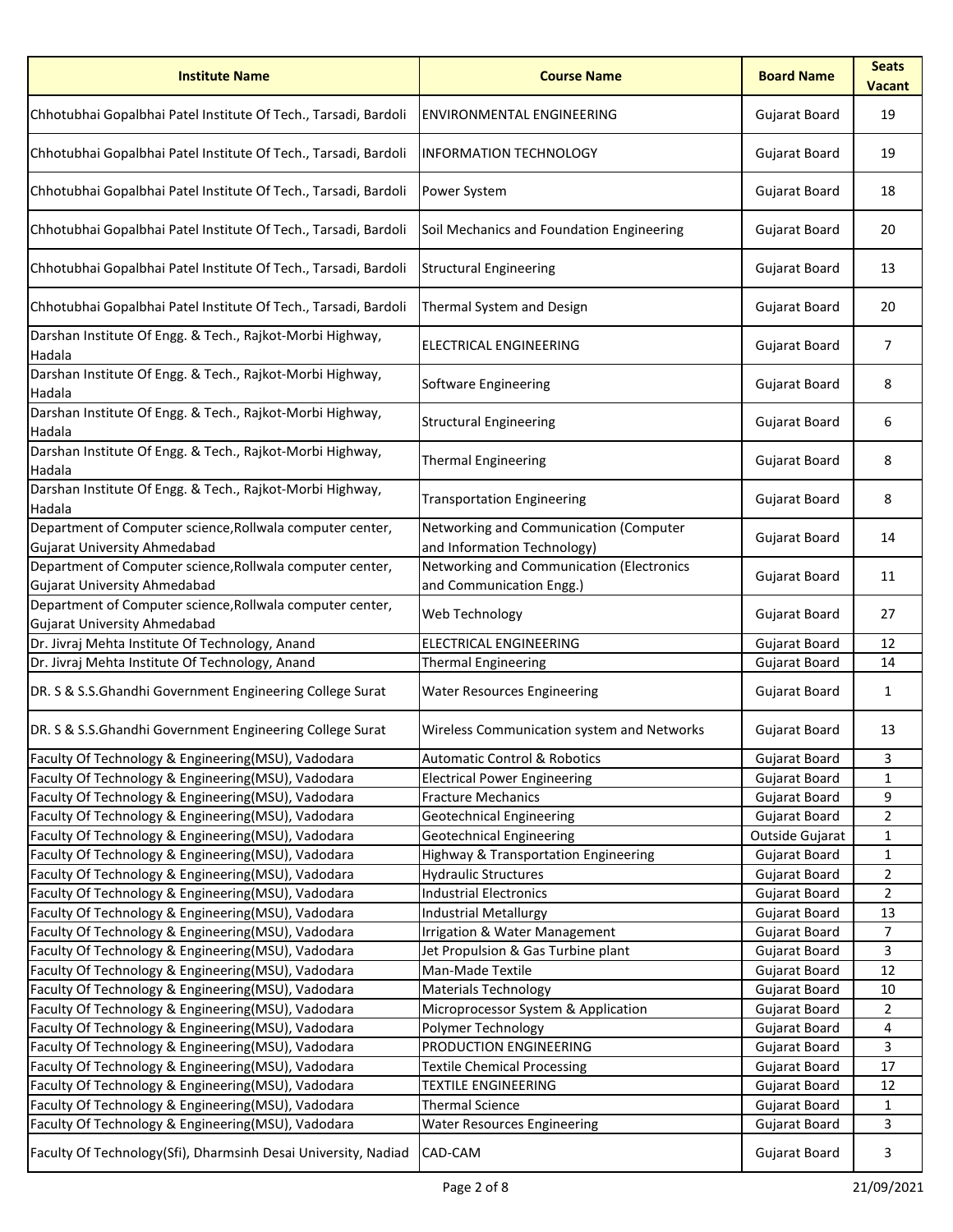| <b>Institute Name</b>                                                                | <b>Course Name</b>                                          | <b>Board Name</b>    | <b>Seats</b><br><b>Vacant</b> |
|--------------------------------------------------------------------------------------|-------------------------------------------------------------|----------------------|-------------------------------|
| Faculty Of Technology(Sfi), Dharmsinh Desai University, Nadiad                       | <b>CHEMICAL ENGINEERING</b>                                 | Gujarat Board        | 4                             |
| Faculty Of Technology(Sfi), Dharmsinh Desai University, Nadiad                       | <b>COMPUTER ENGINEERING</b>                                 | <b>Gujarat Board</b> | 6                             |
| Faculty Of Technology(Sfi), Dharmsinh Desai University, Nadiad                       | <b>Electronics &amp; Communication Systems Engineering</b>  | Gujarat Board        | $\overline{7}$                |
| Faculty Of Technology(Sfi), Dharmsinh Desai University, Nadiad                       | <b>Geotechnical Engineering</b>                             | Gujarat Board        | 5                             |
| Faculty Of Technology(Sfi), Dharmsinh Desai University, Nadiad                       | <b>Structural Engineering</b>                               | Gujarat Board        | 4                             |
| G.H.Patel College Of Engg. & Tech., V.V. Nagar                                       | CHEMICAL ENGINEERING                                        | Gujarat Board        | 12                            |
| G.H.Patel College Of Engg. & Tech., V.V. Nagar                                       | <b>Communication Systems Engineering</b>                    | <b>Gujarat Board</b> | 20                            |
| G.H.Patel College Of Engg. & Tech., V.V. Nagar                                       | <b>COMPUTER ENGINEERING</b>                                 | Gujarat Board        | 18                            |
| G.H.Patel College Of Engg. & Tech., V.V. Nagar                                       | <b>ELECTRICAL ENGINEERING</b>                               | Gujarat Board        | 26                            |
| G.H.Patel College Of Engg. & Tech., V.V. Nagar                                       | <b>Embedded System</b>                                      | <b>Gujarat Board</b> | 10                            |
| G.H.Patel College Of Engg. & Tech., V.V. Nagar                                       | <b>INDUSTRIAL ENGINEERING</b>                               | Gujarat Board        | 19                            |
| G.H.Patel College Of Engg. & Tech., V.V. Nagar                                       | <b>INFORMATION TECHNOLOGY</b>                               | <b>Gujarat Board</b> | 20                            |
| G.H.Patel College Of Engg. & Tech., V.V. Nagar                                       | <b>MECHATRONICS</b>                                         | Gujarat Board        | 20                            |
| G.H.Patel College Of Engg. & Tech., V.V. Nagar                                       | Packaging Technology                                        | <b>Gujarat Board</b> | 27                            |
| Gandhinagar Institute Of Technology, Moti Bhoyan, Kalol,<br>Gandhinagar              | CAD-CAM                                                     | Gujarat Board        | $\mathbf{1}$                  |
| Gandhinagar Institute Of Technology, Moti Bhoyan, Kalol,<br>Gandhinagar              | Software Engineering                                        | Gujarat Board        | 9                             |
| Gandhinagar Institute Of Technology, Moti Bhoyan, Kalol,<br>Gandhinagar              | <b>Thermal Engineering</b>                                  | Gujarat Board        | 6                             |
| Ganpat University, U.V.Patel College of Engineering, Kherva,<br>Mehsana              | <b>Advance Manufacturing System</b>                         | Gujarat Board        | 5                             |
| Ganpat University, U.V.Patel College of Engineering, Kherva,<br>Mehsana              | <b>BIOMEDICAL ENGINEERING</b>                               | Gujarat Board        | 3                             |
| Ganpat University, U.V.Patel College of Engineering, Kherva,<br>Mehsana              | CAD-CAM                                                     | Gujarat Board        | 6                             |
| Ganpat University, U.V. Patel College of Engineering, Kherva,<br>Mehsana             | Civil Engineering (Construction Engg and<br>Management)     | Gujarat Board        | 21                            |
| Ganpat University, U.V. Patel College of Engineering, Kherva,<br>Mehsana             | <b>COMPUTER ENGINEERING</b>                                 | <b>Gujarat Board</b> | 11                            |
| Ganpat University, U.V. Patel College of Engineering, Kherva,<br>Mehsana             | <b>ELECTRICAL ENGINEERING</b>                               | <b>Gujarat Board</b> | 3                             |
| Ganpat University, U.V. Patel College of Engineering, Kherva,<br>Mehsana             | <b>INFORMATION TECHNOLOGY</b>                               | Gujarat Board        | 11                            |
| Ganpat University, U.V.Patel College of Engineering, Kherva,<br>Mehsana              | <b>Structural Engineering</b>                               | Gujarat Board        | 8                             |
| Government Engineering College, Bhuj                                                 | <b>ELECTRICAL ENGINEERING</b>                               | Gujarat Board        | 9                             |
| Government Engineering College, Bhuj                                                 | <b>Internal Combustion Engines &amp; Automobile</b>         | Gujarat Board        | 8                             |
| Government Engineering College, Dahod                                                | CAD-CAM                                                     | Gujarat Board        | 7                             |
| Government Engineering College, Dahod                                                | <b>Structural Engineering</b>                               | Gujarat Board        | $\overline{2}$                |
| Government Engineering College, Modasa                                               | <b>Software Engineering</b>                                 | <b>Gujarat Board</b> | $\overline{2}$                |
| Government Engineering College, Modasa                                               | <b>Transportation Engineering</b>                           | Gujarat Board        | 5.                            |
| Government Engineering College, Sector 28 Gandhinagar                                | <b>BIOMEDICAL ENGINEERING</b>                               | Gujarat Board        | $\overline{7}$                |
| Government Engineering College, Valsad                                               | <b>Energy Engineering</b>                                   | Gujarat Board        | 6                             |
| Grow More Faculty of Engineering, Berna, Himmatnagar                                 | <b>ELECTRICAL ENGINEERING</b>                               | Gujarat Board        | 26                            |
| Grow More Faculty of Engineering, Berna, Himmatnagar                                 | Software Engineering                                        | Gujarat Board        | 27                            |
| Gujarat Technological University- School of Engineering and<br>Technology, Ahmedabad | <b>Cyber Security</b>                                       | Gujarat Board        | 4                             |
| Gujarat Technological University- School of Engineering and<br>Technology, Ahmedabad | Internet of Things (Electronics<br>and Communication Engg.) | Gujarat Board        | $\mathbf{1}$                  |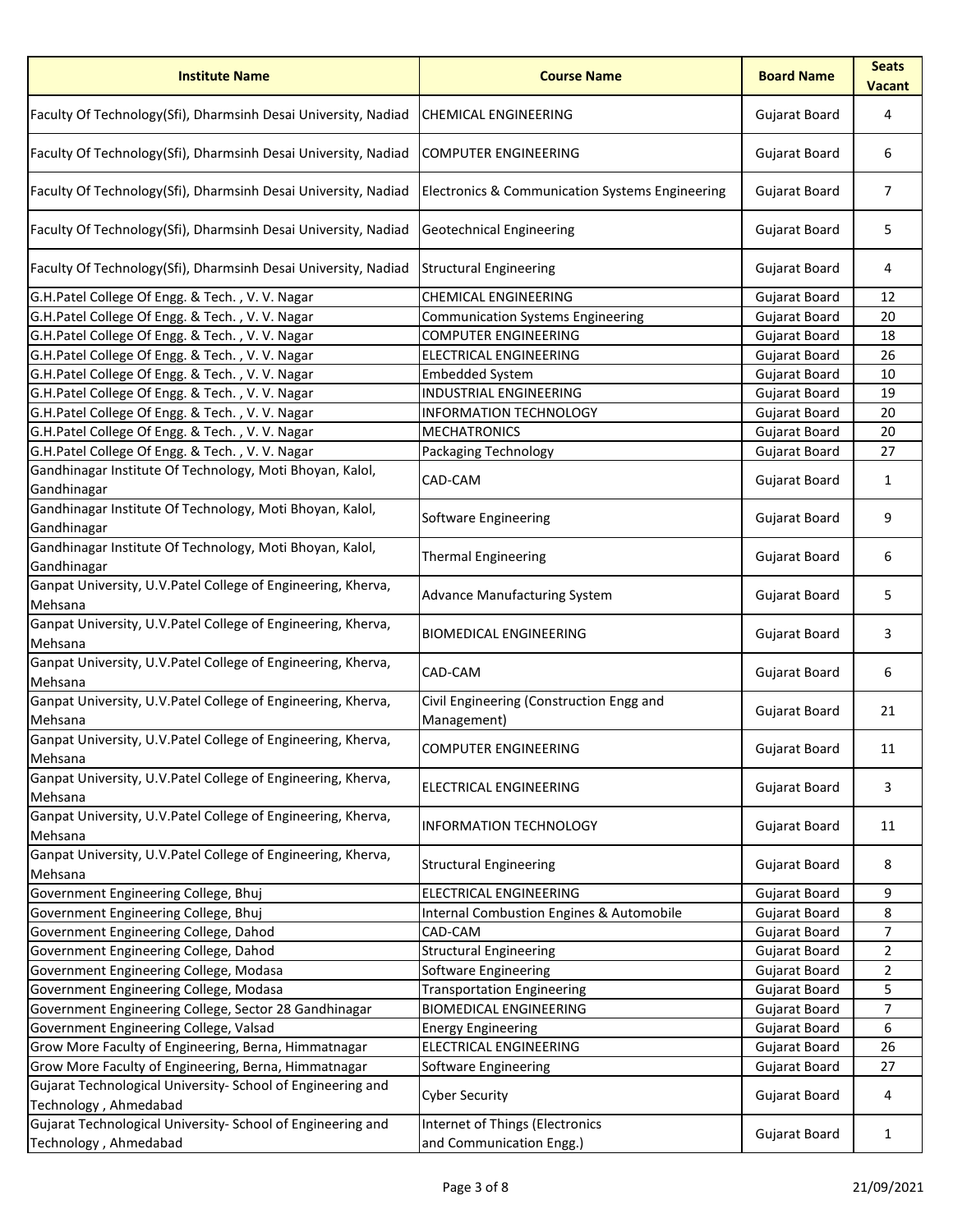| <b>Institute Name</b>                                                                                                     | <b>Course Name</b>                               | <b>Board Name</b>    | <b>Seats</b><br><b>Vacant</b> |
|---------------------------------------------------------------------------------------------------------------------------|--------------------------------------------------|----------------------|-------------------------------|
| Gujarat Technological University- School of Engineering and<br>Technology, Ahmedabad                                      | Mobile Communication and Network Technology      | Gujarat Board        | 18                            |
| Hansaba College Of Engieering And Technology, Siddhpur                                                                    | <b>COMPUTER ENGINEERING</b>                      | <b>Gujarat Board</b> | 20                            |
| Hansaba College Of Engieering And Technology, Siddhpur                                                                    | Computer science & Engineering (Cloud Computing) | <b>Gujarat Board</b> | 20                            |
| Hansaba College Of Engieering And Technology, Siddhpur                                                                    | Data Science and Analytics                       | Gujarat Board        | 20                            |
| Hansaba College Of Engieering And Technology, Siddhpur                                                                    | ELECTRICAL ENGINEERING                           | Gujarat Board        | 19                            |
| Hansaba College Of Engieering And Technology, Siddhpur                                                                    | <b>Structural Engineering</b>                    | Gujarat Board        | 20                            |
| Hansaba College Of Engieering And Technology, Siddhpur                                                                    | <b>Thermal Engineering</b>                       | Gujarat Board        | 27                            |
| Hasmukh Goswami College Of Engg, Vahelal                                                                                  | <b>AUTOMOBILE ENGINEERING</b>                    | Gujarat Board        | 27                            |
| Hasmukh Goswami College Of Engg, Vahelal                                                                                  | CAD-CAM                                          | Gujarat Board        | 20                            |
| Hasmukh Goswami College Of Engg, Vahelal                                                                                  | <b>Communication Systems Engineering</b>         | Gujarat Board        | 20                            |
| Hasmukh Goswami College Of Engg, Vahelal                                                                                  | <b>ELECTRICAL ENGINEERING</b>                    | Gujarat Board        | 53                            |
| Hasmukh Goswami College Of Engg, Vahelal                                                                                  | <b>INFORMATION TECHNOLOGY</b>                    | Gujarat Board        | 27                            |
| Hasmukh Goswami College Of Engg, Vahelal                                                                                  | Software Engineering                             | Gujarat Board        | 27                            |
| Hasmukh Goswami College Of Engg, Vahelal                                                                                  | <b>Structural Engineering</b>                    | Gujarat Board        | 54                            |
| Hasmukh Goswami College Of Engg, Vahelal                                                                                  | <b>Transportation Engineering</b>                | Gujarat Board        | 27                            |
| Hjd Institute Of Technical Education And Reserch, Kera                                                                    | <b>Structural Engineering</b>                    | Gujarat Board        | 15                            |
| Indus Institute Of Tech. & Engg., Racharda, Ahmedabad                                                                     | CAD-CAM                                          | Gujarat Board        | 20                            |
| Indus Institute Of Tech. & Engg., Racharda, Ahmedabad                                                                     | <b>Construction Project Management</b>           | Gujarat Board        | $\overline{7}$                |
| Indus Institute Of Tech. & Engg., Racharda, Ahmedabad                                                                     | Data Science and Analytics                       | Gujarat Board        | 20                            |
| Indus Institute Of Tech. & Engg., Racharda, Ahmedabad                                                                     | <b>Digital Communication</b>                     | <b>Gujarat Board</b> | 10                            |
| Indus Institute Of Tech. & Engg., Racharda, Ahmedabad                                                                     | <b>Electrical Power System</b>                   | <b>Gujarat Board</b> | 20                            |
| Indus Institute Of Tech. & Engg., Racharda, Ahmedabad                                                                     | <b>Industrial Metallurgy</b>                     | Gujarat Board        | 10                            |
| Indus Institute Of Tech. & Engg., Racharda, Ahmedabad                                                                     |                                                  |                      |                               |
|                                                                                                                           | <b>Structural Engineering</b>                    | Gujarat Board        | 11                            |
| Institute of Advance Research, Gandhinagar                                                                                | <b>CHEMICAL ENGINEERING</b>                      | <b>Gujarat Board</b> | 13                            |
| Institute of Advance Research, Gandhinagar                                                                                | <b>COMPUTER SCIENCE &amp; ENGG</b>               | Gujarat Board        | 13                            |
| Institute of Advance Research, Gandhinagar                                                                                | <b>INFORMATION TECHNOLOGY</b>                    | Gujarat Board        | 13                            |
| Institute of Infrastructure, Technology, Research and<br>Management- Maninagar - Ahmedabad                                | <b>Communication Engineering</b>                 | Gujarat Board        | 13                            |
| Institute of Infrastructure, Technology, Research and<br>Management- Maninagar - Ahmedabad                                | <b>Electrical Infrastructure</b>                 | <b>Gujarat Board</b> | 5                             |
| Institute of Infrastructure, Technology, Research and<br>Management- Maninagar - Ahmedabad                                | <b>Geotechnical Engineering</b>                  | Gujarat Board        | $\overline{2}$                |
| Institute of Infrastructure, Technology, Research and<br>Management- Maninagar - Ahmedabad                                | Industrial Infrastructure                        | Gujarat Board        | 4                             |
| Institute of Infrastructure, Technology, Research and<br>Management- Maninagar - Ahmedabad                                | Urban Infrastructure                             | Gujarat Board        | 3                             |
| Ipcowala Institute Of Engineering And Technology Dharmaj                                                                  | <b>Machine Design</b>                            | Gujarat Board        | 14                            |
| Ipcowala Institute Of Engineering And Technology Dharmaj                                                                  | Software Engineering                             | Gujarat Board        | 14                            |
| Kalol Institute Of Tech. & Research Center, Kalol                                                                         | <b>Communication Systems Engineering</b>         | Gujarat Board        | 20                            |
| Kalol Institute Of Tech. & Research Center, Kalol                                                                         | ELECTRICAL ENGINEERING                           | Gujarat Board        | 34                            |
| Kalol Institute Of Tech. & Research Center, Kalol                                                                         | <b>INFORMATION TECHNOLOGY</b>                    | Gujarat Board        | 20                            |
| Kalol Institute Of Tech. & Research Center, Kalol                                                                         | Machine Design                                   | Gujarat Board        | 19                            |
| Kalol Institute Of Tech. & Research Center, Kalol                                                                         | <b>Software Engineering</b>                      | Gujarat Board        | 47                            |
| Krishna School of Emerging Technology & Applied Research<br>(Formerly known as Babaria Institute of Technology), Vadodara | <b>Advance Manufacturing System</b>              | <b>Gujarat Board</b> | 14                            |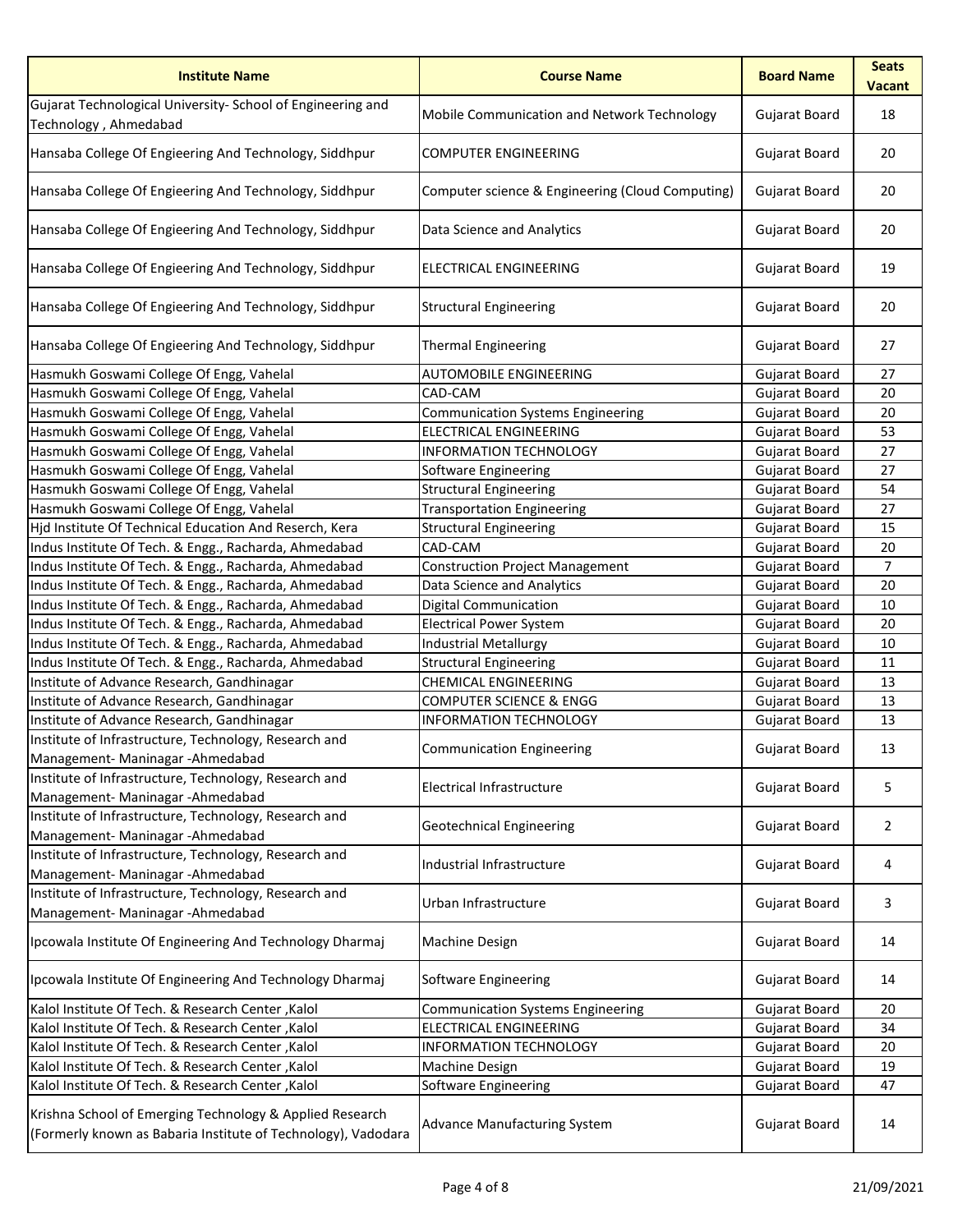| <b>Institute Name</b>                                                                                                     | <b>Course Name</b>                                  | <b>Board Name</b>    | <b>Seats</b><br><b>Vacant</b> |
|---------------------------------------------------------------------------------------------------------------------------|-----------------------------------------------------|----------------------|-------------------------------|
| Krishna School of Emerging Technology & Applied Research<br>(Formerly known as Babaria Institute of Technology), Vadodara | Data Science                                        | Gujarat Board        | 14                            |
| L.D.College Of Engineering, Ahmedabad                                                                                     | Applied Instrumentation                             | Gujarat Board        | 5                             |
| L.D.College Of Engineering, Ahmedabad                                                                                     | <b>Communication Systems Engineering</b>            | <b>Gujarat Board</b> | 16                            |
| L.D.College Of Engineering, Ahmedabad                                                                                     | <b>Computer Aided Process Design</b>                | Gujarat Board        | 3                             |
| L.D.College Of Engineering, Ahmedabad                                                                                     | <b>Cryogenics Engineering</b>                       | <b>Gujarat Board</b> | 3                             |
| L.D.College Of Engineering, Ahmedabad                                                                                     | <b>ELECTRICAL ENGINEERING</b>                       | <b>Gujarat Board</b> | 4                             |
| L.D.College Of Engineering, Ahmedabad                                                                                     | <b>Geotechnical Engineering</b>                     | Gujarat Board        | $\overline{2}$                |
| L.D.College Of Engineering, Ahmedabad                                                                                     | <b>Internal Combustion Engines &amp; Automobile</b> | <b>Gujarat Board</b> | $\mathbf{1}$                  |
| L.D.College Of Engineering, Ahmedabad                                                                                     | <b>RUBBER TECHNOLOGY</b>                            | Gujarat Board        | 22                            |
| L.D.College Of Engineering, Ahmedabad                                                                                     | <b>TEXTILE ENGINEERING</b>                          | <b>Gujarat Board</b> | 4                             |
| L.D.College Of Engineering, Ahmedabad                                                                                     | <b>Transportation Engineering</b>                   | <b>Gujarat Board</b> | $\overline{2}$                |
| L.D.College Of Engineering, Ahmedabad                                                                                     | <b>Water Resources Engineering</b>                  | Gujarat Board        | $\mathbf{1}$                  |
| L.D.R.P. Institute Of Tech. & Research., Gandhinagar                                                                      | <b>AUTOMOBILE ENGINEERING</b>                       | <b>Gujarat Board</b> | 11                            |
| L.D.R.P. Institute Of Tech. & Research., Gandhinagar                                                                      | <b>COMPUTER ENGINEERING</b>                         | Gujarat Board        | 12                            |
| L.D.R.P. Institute Of Tech. & Research., Gandhinagar                                                                      | <b>Electrical Power System</b>                      | Gujarat Board        | 19                            |
| L.D.R.P. Institute Of Tech. & Research., Gandhinagar                                                                      | Infrastructure Engineering                          | Gujarat Board        | 12                            |
| L.D.R.P. Institute Of Tech. & Research., Gandhinagar                                                                      | PRODUCTION ENGINEERING                              | <b>Gujarat Board</b> | 17                            |
| L.D.R.P. Institute Of Tech. & Research., Gandhinagar                                                                      | <b>Thermal Engineering</b>                          | Gujarat Board        | 20                            |
| L.E.College, Morbi                                                                                                        | <b>ELECTRICAL ENGINEERING</b>                       | Gujarat Board        | 3                             |
| L.E.College, Morbi                                                                                                        | POWER ELECTRONICS                                   | Gujarat Board        | 9                             |
| L.E.College, Morbi                                                                                                        | <b>Water Resources Engineering</b>                  | Gujarat Board        | $\mathbf{1}$                  |
| L.J. Institute Of Engg And Tech., Ahmedabad                                                                               | CAD-CAM                                             | Gujarat Board        | 11                            |
| L.J. Institute Of Engg And Tech., Ahmedabad                                                                               | <b>Communication Systems Engineering</b>            | Gujarat Board        | 15                            |
| L.J. Institute Of Engg And Tech., Ahmedabad                                                                               | <b>INFORMATION TECHNOLOGY</b>                       | Gujarat Board        | 13                            |
| L.J. Institute Of Engg And Tech., Ahmedabad                                                                               | Software Engineering                                | Gujarat Board        | 11                            |
| L.J. Institute Of Engg And Tech., Ahmedabad                                                                               | <b>Structural Engineering</b>                       | Gujarat Board        | 6                             |
| L.J. Institute Of Engg And Tech., Ahmedabad                                                                               | <b>Thermal Engineering</b>                          | Gujarat Board        | 15                            |
| Laljibhai Chaturbhai Institute Of Tech., Bhandu, Mahesana                                                                 | Internal Combustion Engines & Automobile            | Gujarat Board        | 16                            |
| Laljibhai Chaturbhai Institute Of Tech., Bhandu, Mahesana                                                                 | <b>Machine Design</b>                               | Gujarat Board        | 11                            |
| Laljibhai Chaturbhai Institute Of Tech., Bhandu, Mahesana                                                                 | <b>Power Electronics and Electrical Drives</b>      | Gujarat Board        | 21                            |
| Laljibhai Chaturbhai Institute Of Tech., Bhandu, Mahesana                                                                 | Software Engineering                                | <b>Gujarat Board</b> | 15                            |
| Mahatma Gandhi Inst. Of Technical Edu. And Research<br>Center, Navasari                                                   | <b>ELECTRICAL ENGINEERING</b>                       | Gujarat Board        | 15                            |
| Mahatma Gandhi Inst. Of Technical Edu. And Research<br>Center, Navasari                                                   | <b>Thermal Engineering</b>                          | Gujarat Board        | 15                            |
| Marwadi Edu. Foundation Group Of Institutions, Faculty Of<br>Tech., Rajkot                                                | CAD-CAM                                             | Gujarat Board        | $\mathbf{2}$                  |
| Marwadi Edu. Foundation Group Of Institutions, Faculty Of<br>Tech., Rajkot                                                | <b>CHEMICAL ENGINEERING</b>                         | Gujarat Board        | 7                             |
| Marwadi Edu. Foundation Group Of Institutions, Faculty Of<br>Tech., Rajkot                                                | <b>Cyber Security</b>                               | Gujarat Board        | 3                             |
| Marwadi Edu. Foundation Group Of Institutions, Faculty Of<br>Tech., Rajkot                                                | <b>ELECTRICAL ENGINEERING</b>                       | Gujarat Board        | 6                             |
| Marwadi Edu. Foundation Group Of Institutions, Faculty Of<br>Tech., Rajkot                                                | <b>ENVIRONMENTAL ENGINEERING</b>                    | Gujarat Board        | 4                             |
| Marwadi Edu. Foundation Group Of Institutions, Faculty Of<br>Tech., Rajkot                                                | <b>Geotechnical Engineering</b>                     | Gujarat Board        | 4                             |
| Marwadi Edu. Foundation Group Of Institutions, Faculty Of<br>Tech., Rajkot                                                | <b>Power Electronics and Electrical Drives</b>      | Gujarat Board        | 7                             |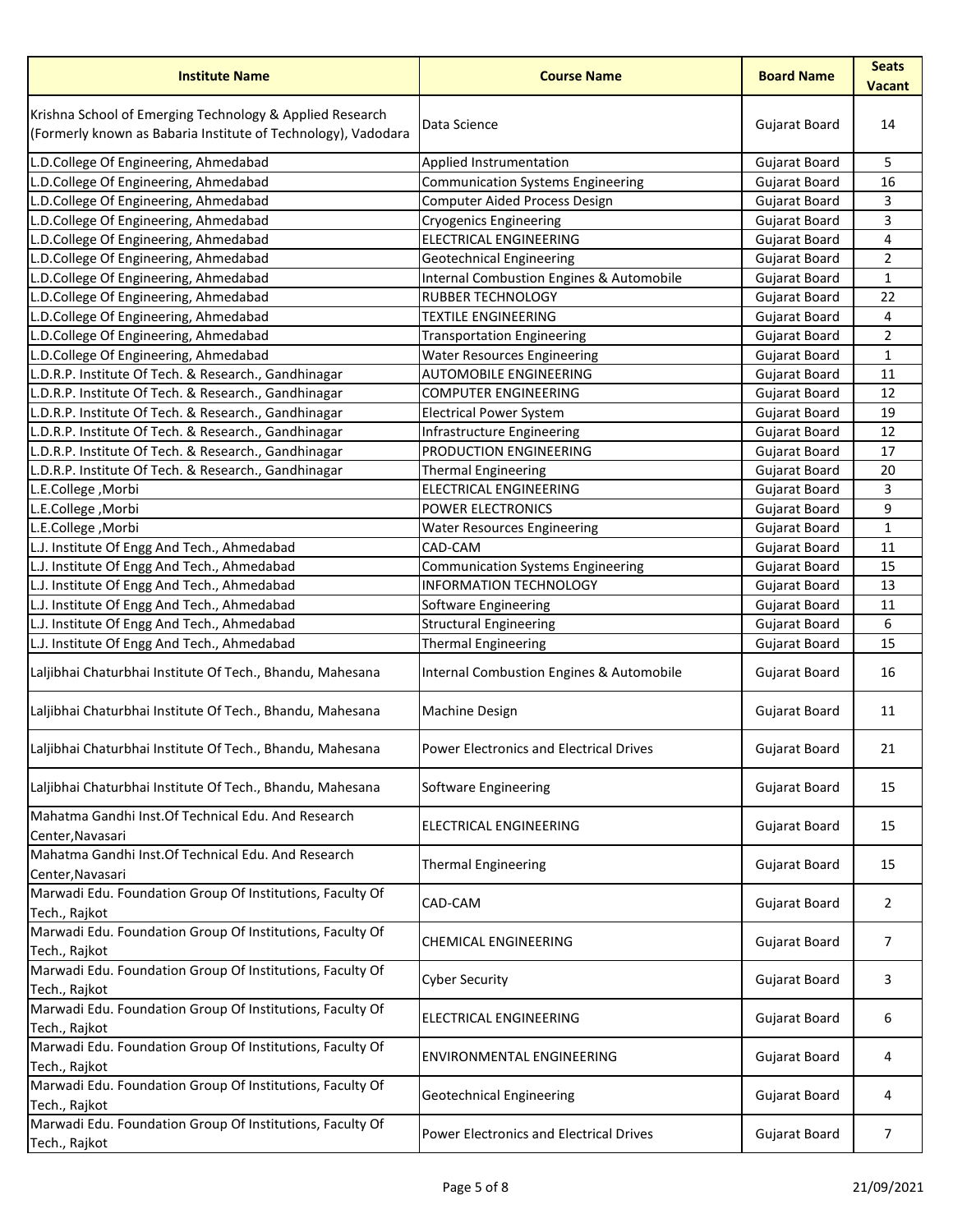| <b>Institute Name</b>                                                      | <b>Course Name</b>                                  | <b>Board Name</b>    | <b>Seats</b><br><b>Vacant</b> |
|----------------------------------------------------------------------------|-----------------------------------------------------|----------------------|-------------------------------|
| Marwadi Edu. Foundation Group Of Institutions, Faculty Of<br>Tech., Rajkot | Software Engineering                                | Gujarat Board        | 5                             |
| Marwadi Edu. Foundation Group Of Institutions, Faculty Of<br>Tech., Rajkot | <b>Structural Engineering</b>                       | Gujarat Board        | $\overline{2}$                |
| Marwadi Edu. Foundation Group Of Institutions, Faculty Of<br>Tech., Rajkot | <b>Thermal Engineering</b>                          | Gujarat Board        | $\overline{2}$                |
| Marwadi Edu. Foundation Group Of Institutions, Faculty Of<br>Tech., Rajkot | <b>Transportation Engineering</b>                   | Gujarat Board        | 4                             |
| Merchant Engg. College, Basna. Visnagar                                    | <b>Advance Manufacturing System</b>                 | Gujarat Board        | 27                            |
| Merchant Engg. College, Basna. Visnagar                                    | CAD-CAM                                             | <b>Gujarat Board</b> | 27                            |
| Merchant Engg. College, Basna. Visnagar                                    | <b>ELECTRICAL ENGINEERING</b>                       | <b>Gujarat Board</b> | 12                            |
| Merchant Engg. College, Basna. Visnagar                                    | <b>Internal Combustion Engines &amp; Automobile</b> | <b>Gujarat Board</b> | 22                            |
| Merchant Engg. College, Basna. Visnagar                                    | PRODUCTION ENGINEERING                              | Gujarat Board        | 18                            |
| Merchant Engg. College, Basna. Visnagar                                    | Software Engineering                                | Gujarat Board        | 39                            |
| Merchant Engg. College, Basna. Visnagar                                    | <b>Structural Engineering</b>                       | Gujarat Board        | 8                             |
| Merchant Engg. College, Basna. Visnagar                                    | <b>Thermal Engineering</b>                          | Gujarat Board        | 26                            |
| Noble Engineering College, Junagadh                                        | CAD-CAM                                             | Gujarat Board        | 15                            |
| Noble Engineering College, Junagadh                                        | <b>Communication Systems Engineering</b>            | Gujarat Board        | 8                             |
| Noble Engineering College, Junagadh                                        | <b>ELECTRICAL ENGINEERING</b>                       | Gujarat Board        | 15                            |
| Noble Engineering College, Junagadh                                        | Software Engineering                                | <b>Gujarat Board</b> | 11                            |
| Noble Engineering College, Junagadh                                        | <b>Structural Engineering</b>                       | Gujarat Board        | 14                            |
| Parul Institute of Engineering & Technology, Waghodia,                     | Aerospcae Engineering                               | Gujarat Board        | 6                             |
| Vadodara                                                                   |                                                     |                      |                               |
| Parul Institute of Engineering & Technology, Waghodia,<br>Vadodara         | <b>COMPUTER ENGINEERING</b>                         | Gujarat Board        | 14                            |
| Parul Institute of Engineering & Technology, Waghodia,<br>Vadodara         | <b>INFORMATION TECHNOLOGY</b>                       | Gujarat Board        | 6                             |
| Parul Institute of Engineering & Technology, Waghodia,<br>Vadodara         | Internal Combustion Engines & Automobile            | Gujarat Board        | 6                             |
| Parul Institute of Engineering & Technology, Waghodia,<br>Vadodara         | Power System                                        | Gujarat Board        | 5                             |
| Parul Institute of Engineering & Technology, Waghodia,<br>Vadodara         | <b>Structural Engineering</b>                       | Gujarat Board        | 35                            |
| Parul Institute of Engineering & Technology, Waghodia,<br>Vadodara         | Thermal Engineering                                 | <b>Gujarat Board</b> | 6                             |
| Parul Institute of Engineering & Technology, Waghodia,                     |                                                     |                      |                               |
| Vadodara                                                                   | <b>Transportation Engineering</b>                   | Gujarat Board        | 16                            |
| Parul Institute of Technology, Waghodia, Vadodara                          | CAD-CAM                                             | Gujarat Board        | 5                             |
| Parul Institute of Technology, Waghodia, Vadodara                          | <b>CHEMICAL ENGINEERING</b>                         | Gujarat Board        | 5.                            |
| Parul Institute of Technology, Waghodia, Vadodara                          | <b>Construction Project Management</b>              | Gujarat Board        | 16                            |
| Parul Institute of Technology, Waghodia, Vadodara                          | ENVIRONMENTAL ENGINEERING                           | Gujarat Board        | 6                             |
| Parul Institute of Technology, Waghodia, Vadodara                          | <b>Geotechnical Engineering</b>                     | Gujarat Board        | 6                             |
| Parul Institute of Technology, Waghodia, Vadodara                          | Infrastructure Engineering                          | Gujarat Board        | 6                             |
| Parul Institute of Technology, Waghodia, Vadodara                          | Machine Design                                      | Gujarat Board        | 6                             |
| Parul Institute of Technology, Waghodia, Vadodara                          | PRODUCTION ENGINEERING                              | Gujarat Board        | 15                            |
| Parul Institute of Technology, Waghodia, Vadodara                          | VLSI & Embedded System Design                       | Gujarat Board        | 6                             |
| Parul Institute of Technology, Waghodia, Vadodara                          | Water Resource Management                           | Gujarat Board        | 6                             |
| R.K. University - School of Engineering, Rajkot                            | <b>CIVIL ENGINEERING</b>                            | <b>Gujarat Board</b> | 9                             |
| R.K. University - School of Engineering, Rajkot                            | <b>COMPUTER ENGINEERING</b>                         | Gujarat Board        | 9                             |
| R.K. University - School of Engineering, Rajkot                            | <b>Electrical Power System</b>                      | Gujarat Board        | 9                             |
| R.K. University - School of Engineering, Rajkot                            | Machine Design                                      | Gujarat Board        | 9                             |
| R.K. University - School of Engineering, Rajkot                            | <b>Structural Engineering</b>                       | Gujarat Board        | 9                             |
| R.K. University - School of Engineering, Rajkot                            | <b>Thermal Science</b>                              | Gujarat Board        | 8                             |
| Rai School of Engineering, Rai University, Ahmedabad                       | <b>Advance Manufacturing System</b>                 | <b>Gujarat Board</b> | 15                            |
| Rai School of Engineering, Rai University, Ahmedabad                       | <b>COMPUTER SCIENCE &amp; ENGG</b>                  | Gujarat Board        | 15                            |
| Rai School of Engineering, Rai University, Ahmedabad                       | INFORMATION TECHNOLOGY                              | Gujarat Board        | 15                            |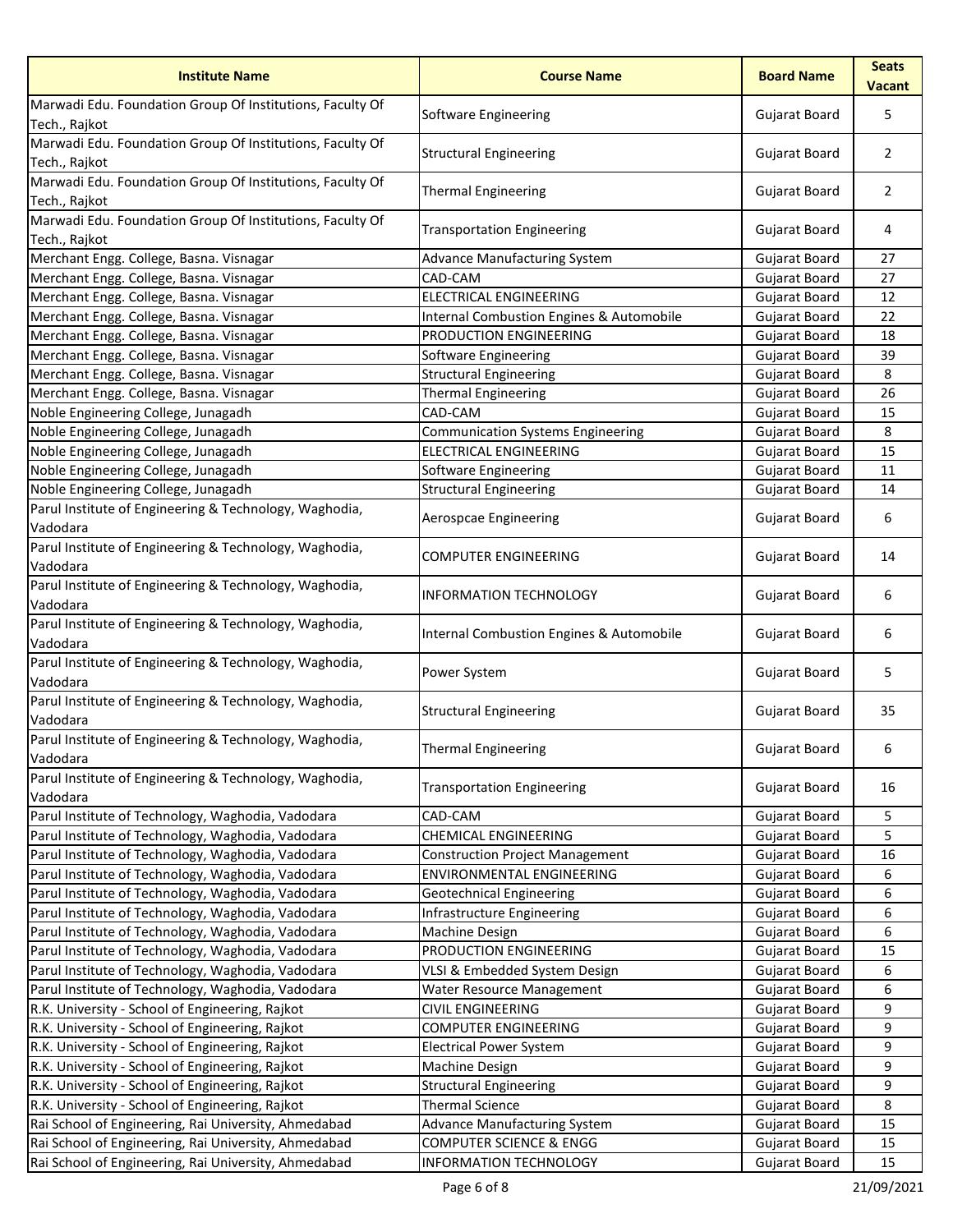| <b>Institute Name</b>                                                | <b>Course Name</b>                                     | <b>Board Name</b>    | <b>Seats</b><br><b>Vacant</b> |
|----------------------------------------------------------------------|--------------------------------------------------------|----------------------|-------------------------------|
| Sal Institute Of Tech. & Engg. Research, Ahmedabad                   | <b>Communication Systems Engineering</b>               | Gujarat Board        | 6                             |
| Sal Institute Of Tech. & Engg. Research, Ahmedabad                   | <b>Structural Engineering</b>                          | <b>Gujarat Board</b> | 6                             |
| Sal Institute Of Tech. & Engg. Research, Ahmedabad                   | <b>Thermal Engineering</b>                             | <b>Gujarat Board</b> | 6                             |
| Sankalchand Patel College Of Engg., Visnagar                         | CAD-CAM                                                | <b>Gujarat Board</b> | 18                            |
| Sankalchand Patel College Of Engg., Visnagar                         | Computer Aided Structural Analysis & Design<br>(CASAD) | <b>Gujarat Board</b> | 54                            |
| Sankalchand Patel College Of Engg., Visnagar                         | <b>Cyber Security</b>                                  | <b>Gujarat Board</b> | 20                            |
| Sankalchand Patel College Of Engg., Visnagar                         | <b>ELECTRICAL ENGINEERING</b>                          | <b>Gujarat Board</b> | 23                            |
| Sankalchand Patel College Of Engg., Visnagar                         | ENVIRONMENTAL ENGINEERING                              | <b>Gujarat Board</b> | 27                            |
| Sankalchand Patel College Of Engg., Visnagar                         | INFORMATION & COMMUNICATION TECHNOLOGY                 | Gujarat Board        | 20                            |
| Sankalchand Patel College Of Engg., Visnagar                         | <b>PRODUCTION ENGINEERING</b>                          | <b>Gujarat Board</b> | 23                            |
| Sankalchand Patel College Of Engg., Visnagar                         | Signal Processing and Communications                   | <b>Gujarat Board</b> | 27                            |
| Sankalchand Patel College Of Engg., Visnagar                         | <b>Software Engineering</b>                            | Gujarat Board        | 24                            |
| Sankalchand Patel College Of Engg., Visnagar                         | <b>Structural Engineering</b>                          | Gujarat Board        | 47                            |
| Sankalchand Patel College Of Engg., Visnagar                         | <b>Transportation Engineering</b>                      | Gujarat Board        | 27                            |
| SARDAR PATEL COLLEGE OF ENGINEERING, BAKROL ANAND                    | <b>Structural Engineering</b>                          | Gujarat Board        | 10                            |
| Sardar Vallabhbhai Patel Institute Of Tech., Vasad                   | CAD-CAM                                                | <b>Gujarat Board</b> | 17                            |
| Sardar Vallabhbhai Patel Institute Of Tech., Vasad                   | Software Engineering                                   | <b>Gujarat Board</b> | 17                            |
| Sardar Vallabhbhai Patel Institute Of Tech., Vasad                   | <b>Structural Engineering</b>                          | <b>Gujarat Board</b> | 11                            |
| Sardar Vallabhbhai Patel Institute Of Tech., Vasad                   | System & Network Security                              | Gujarat Board        | 20                            |
| Sarvajanik College Of Engg. & Tech., Surat                           | <b>ENVIRONMENTAL ENGINEERING</b>                       | <b>Gujarat Board</b> | 19                            |
| Sarvajanik College Of Engg. & Tech., Surat                           | <b>Software Engineering</b>                            | <b>Gujarat Board</b> | 14                            |
| Sarvajanik College Of Engg. & Tech., Surat                           | <b>Structural Engineering</b>                          | <b>Gujarat Board</b> | 4                             |
| Sarvajanik College Of Engg. & Tech., Surat                           | Town and Country Planning                              | Gujarat Board        | 12                            |
| SCHOOL OF SCIENCE & ENGINEERING., Navrachana University,<br>Vadodara | <b>COMPUTER SCIENCE &amp; ENGG</b>                     | Gujarat Board        | 10                            |
| SCHOOL OF SCIENCE & ENGINEERING., Navrachana University,<br>Vadodara | <b>Power System</b>                                    | Gujarat Board        | 11                            |
| SCHOOL OF SCIENCE & ENGINEERING., Navrachana University,<br>Vadodara | <b>Structural Engineering</b>                          | Gujarat Board        | 7                             |
| SCHOOL OF SCIENCE & ENGINEERING., Navrachana University,<br>Vadodara | <b>Thermal Engineering</b>                             | <b>Gujarat Board</b> | 10                            |
| Shankersinh Vaghela Bapu Institute Of Tech., Unava,<br>Gandhinagar   | <b>Communication Systems Engineering</b>               | Gujarat Board        | 15                            |
| Shankersinh Vaghela Bapu Institute Of Tech., Unava,<br>Gandhinagar   | ELECTRICAL ENGINEERING                                 | Gujarat Board        | 14                            |
| Shankersinh Vaghela Bapu Institute Of Tech., Unava,<br>Gandhinagar   | PRODUCTION ENGINEERING                                 | Gujarat Board        | 12                            |
| Shankersinh Vaghela Bapu Institute Of Tech., Unava,<br>Gandhinagar   | Software Engineering                                   | Gujarat Board        | 13                            |
| Shantilal Shah Engineering College, Bhavnagar                        | <b>Communication Systems Engineering</b>               | <b>Gujarat Board</b> | 14                            |
| Shantilal Shah Engineering College, Bhavnagar                        | <b>ELECTRICAL ENGINEERING</b>                          | Gujarat Board        | 5                             |
| Shantilal Shah Engineering College, Bhavnagar                        | <b>INFORMATION TECHNOLOGY</b>                          | <b>Gujarat Board</b> | $\mathbf{1}$                  |
| Shantilal Shah Engineering College, Bhavnagar                        | <b>Water Resources Engineering</b>                     | Gujarat Board        | $\mathbf{1}$                  |
| Shree Pandit Nathulal Vyas Technical Campus, Surendranagar           | Artificial Intelligence                                | Gujarat Board        | 27                            |
| Shree Pandit Nathulal Vyas Technical Campus, Surendranagar           | CAD-CAM                                                | Gujarat Board        | 27                            |
| Shree Pandit Nathulal Vyas Technical Campus, Surendranagar           | Power System                                           | Gujarat Board        | 20                            |
| Shree Pandit Nathulal Vyas Technical Campus, Surendranagar           | Software Engineering                                   | Gujarat Board        | 27                            |
| Shree Pandit Nathulal Vyas Technical Campus, Surendranagar           | <b>Structural Engineering</b>                          | Gujarat Board        | 27                            |